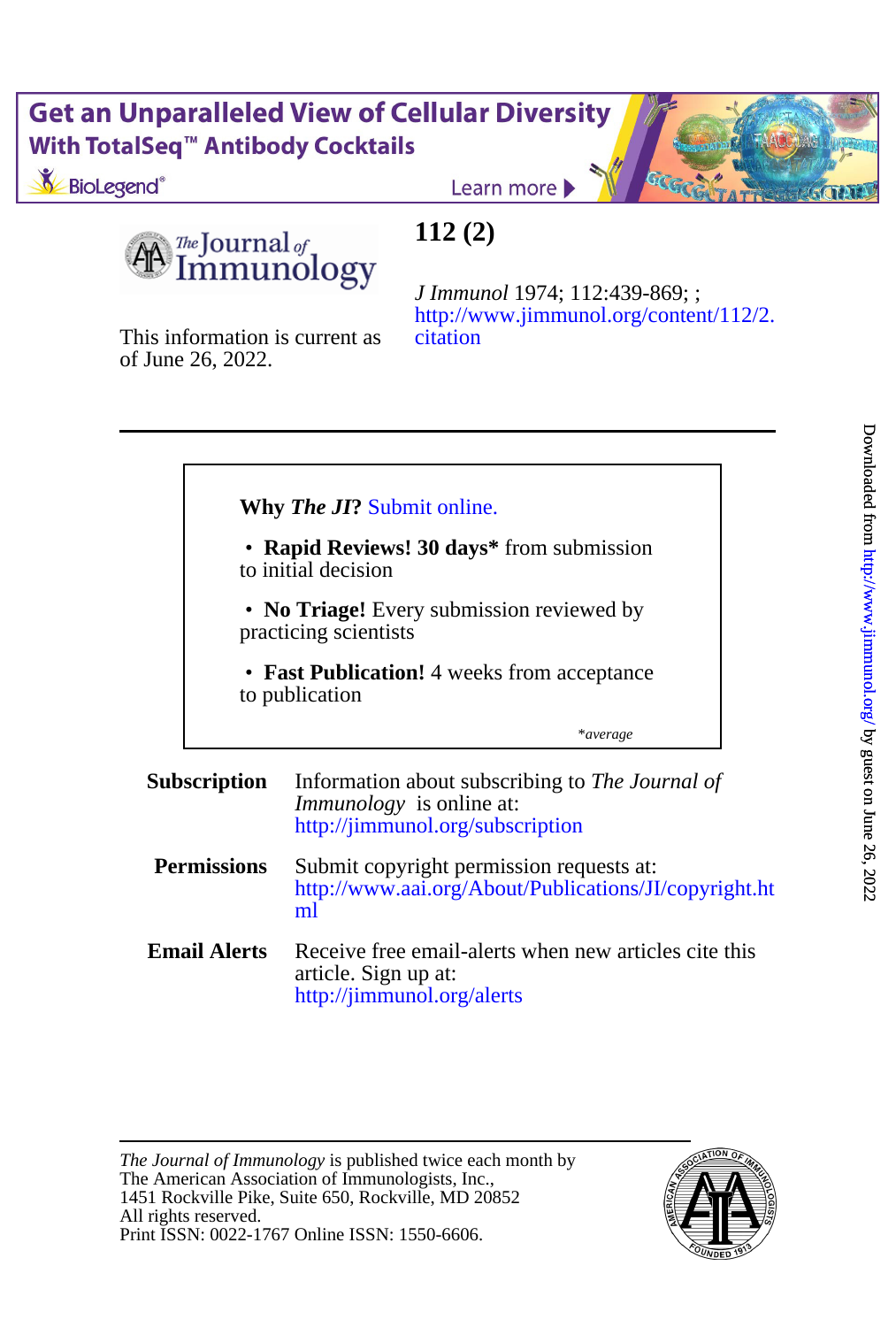# THE JOURNAL OF IMMUNOLOGY®

# **Contents for February**

CELLULAR IMMUNOLOGY

| 444        |
|------------|
| 462        |
| 502        |
|            |
| 520<br>540 |
|            |
| 546        |
| 583        |
| 617        |
| 675        |
| 746        |
| 770.       |
|            |
| 783        |
| 792        |
| 804        |
| 836        |
| 844        |
|            |

#### IMMUNOCHEMISTRY

| Determination of Soluble Immune Complex Molar Composition and Antibody Asso-<br>ciation Constants by Ammonium Sulfate Precipitation. WILLIAM P. AREND AND |      |
|-----------------------------------------------------------------------------------------------------------------------------------------------------------|------|
|                                                                                                                                                           | 451  |
| Ontogeny of Peyer's Patches and Immunoglobulin-Containing Cells in Pigs. HAROLD                                                                           |      |
| A. Chapman, John S. Johnson, and Max D. Cooper                                                                                                            | 555  |
| Effect of Irradiation and Cyclophosphamide on Anti-KLH Antibody Formation in                                                                              |      |
| Mice. PHILLIP E. HOFFSTEN AND FRANK J. DIXON                                                                                                              | 564  |
| A Rabbit IgG Antigenic Marker Detected by 19S Anti-IgG Present in Streptococcal                                                                           |      |
| Antisera. JEN WEI CHIAO, VIKTOR A. BOKISCH, CHARLES L. CHRISTIAN, AND                                                                                     |      |
| RICHARD M. KRAUSE                                                                                                                                         | 627  |
| A Sequence Restriction in the Variable Region of Immunoglobulin Light Chains from                                                                         |      |
| Sharks, Birds, and Mammals. Thomas Stanton, CARLOS SLEDGE, J. DONALD                                                                                      |      |
| CAPRA, ROY WOODS, WILLIAM CLEM, AND LEROY HOOD                                                                                                            | 633  |
| Characterization and Properties of an Anaphylactic 7S Antibody in Sheep. MARIA B.                                                                         |      |
| ESTEVES, OSVALDO A. SANT'ANNA, VERA C. DOS ANNES, AND RUBÉN A. BINAGHI                                                                                    | 722  |
| A Quantitative Radioisotopic Assay for Hemolytic Antibody by Employing Tech-                                                                              |      |
| netium-99m Labeled Erythrocytes: ROLF F. BARTH AND OM SINGLA.                                                                                             | 756. |
| Activation of the Classic and Alternate Complement Pathways by Endotoxin. Doug-                                                                           |      |
| LAS P. FINE<br>.                                                                                                                                          | 763. |
| The IgM and IgA Immune Response to the TNP Determinant Group in BALB/c Mice.                                                                              |      |
| PETER MAUCH, S. H. BRIDGES, K. D. LITTLE, AND J. RUSSELL LITTLE                                                                                           | 812  |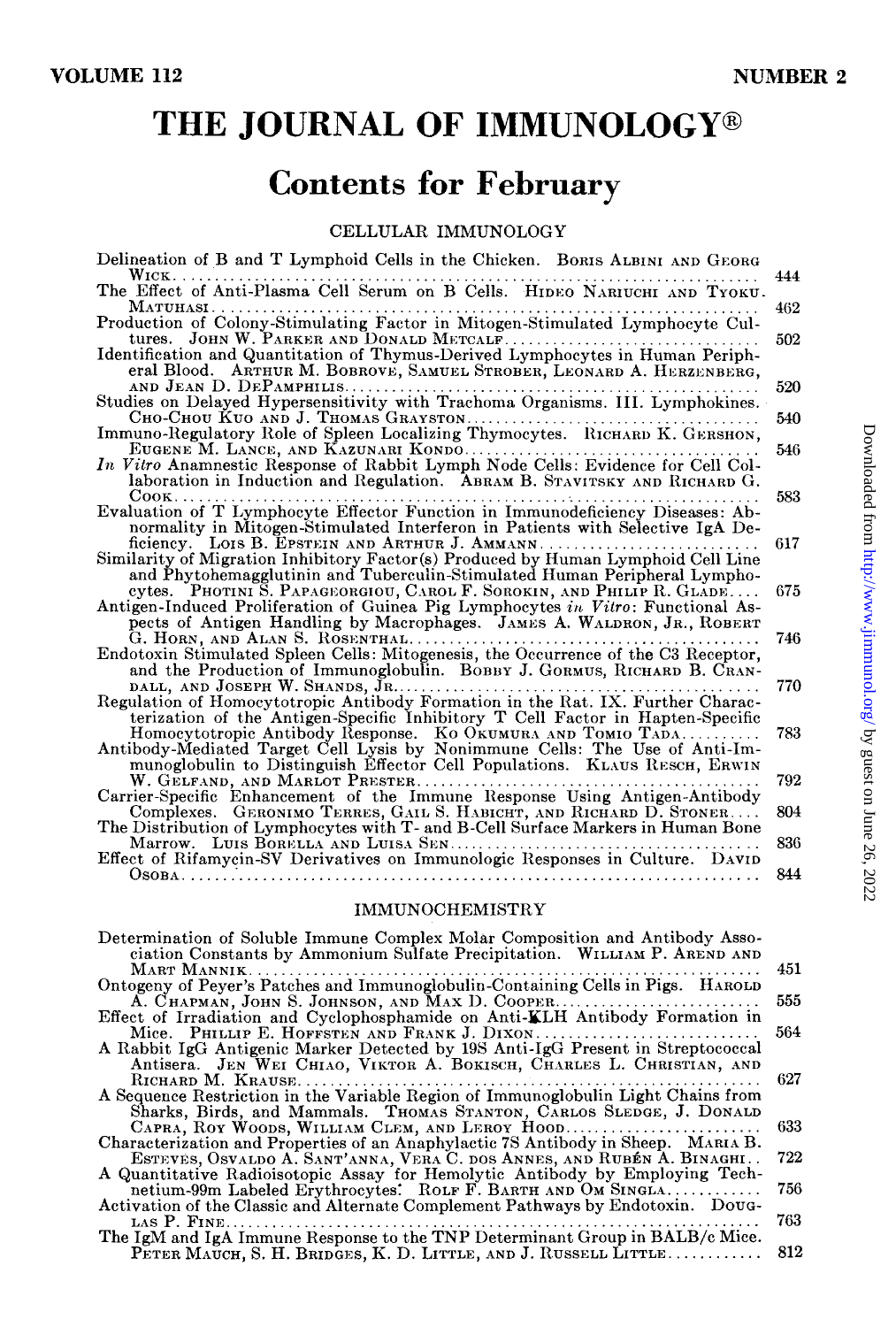| Allelic Selection of Light Chain Allotypes by Antibodies Raised in Heterozygous                                                                              | 601           |
|--------------------------------------------------------------------------------------------------------------------------------------------------------------|---------------|
| Rabbits. THOMAS J. KINDT<br>Antibodies Specific for the $\theta$ - and Ly-Alloantigens in Various Rabbit Antisera. RUTH                                      |               |
| RABINOWITZ, ADA COHEN, REUVEN LASKOV, AND MICHAEL SCHLESINGER<br>Cytotoxic Antibodies and Lymphocytes Induced by Orthotopic Tooth Bud Allografts             | 683           |
|                                                                                                                                                              | 776           |
| Vitro and in Vivo. B. K. MOOKERJEE, LUIGI AZZOLINA, AND LYNDALL POULTAR                                                                                      | 822           |
| Interaction of Complement with Antigen-Antibody Complexes of Rabbit Allotypic<br>Antigens and Their Corresponding Antibodies. MITSUAKI KAKINUMA              | 830           |
| <b>IMMUNOPATHOLOGY</b>                                                                                                                                       |               |
| Protection against Autoimmune Thyroiditis in Guinea Pigs by Thyroglobulin Anti-<br>serum. GORDON C. SHARP, HENRY H. WORTIS, ROBERT L. LAROQUE, HELEN         |               |
| bined Transfer of Antiserum and Lymph Node Cells. GORDON C. SHARP, HELEN                                                                                     | 468           |
|                                                                                                                                                              | 478           |
| Otitis Media. PEARAY L. OGRA, JOEL M. BERNSTEIN, ANTHONY M. YURCHAK,                                                                                         | 488           |
| PETER R. COPPOLA, AND THOMAS B. TOMASI, JR.<br>Cyclic AMP Content and Histamine Release in Rat Mast Cells. ALICE R. JOHNSON,                                 |               |
| NEIL C. MORAN, AND STEVEN E. MAYER<br>.<br>Activation of Rat Mast Cells by Low Molecular Weight Stimuli. D. C. MORRISON,                                     | 511           |
| J. F. ROSER, P. M. HENSON, AND C. G. COCHRANE<br>Studies on the Species-Variability of Experimental Allergic Encephalomyelitis in                            | 573           |
| Guinea Pigs and Rats. ROBERT H. SWANBORG, JAMES E. SWIERKOSZ, AND ROB-                                                                                       | 594           |
| Blood Vessels. EUGENE D. DAY, LEWIS C. RIGSBEE, J. THOMAS ROSENTHAL, AND                                                                                     |               |
| JANET C. SHIH                                                                                                                                                | 607           |
| Identification of Cells Infiltrating the Minor Salivary Glands in Patients with Sjo-<br>gren's Syndrome. Thomas M. Chused, John A. HARDIN, MICHAEL M. FRANK, |               |
|                                                                                                                                                              | 641           |
| Cells. MICHAEL KALINER AND K. FRANK AUSTEN.<br>Lymphocyte Interferon Production and Transformation after Herpes Simplex Infec-                               | 664           |
| tions in Humans. LUCILLE E. RASMUSSEN, GEORGE W. JORDAN, DAVID A. STE-                                                                                       | 728           |
| TUMOR IMMUNOLOGY                                                                                                                                             |               |
| Serum Factors in Mammary Neoplasia: Enhancement and Antagonism of Spleen<br>Cell Activity in Vitro Detected by Different Methods of Serum Factor Assay.      | $\lambda$ 90. |

| Cell Activity in Vitro Detected by Different Methods of Serum Factor Assay.    |  |
|--------------------------------------------------------------------------------|--|
|                                                                                |  |
| In Vitro Detection of Immune Responses to MTV-Induced Mammary Tumors: Ac-      |  |
| tivity of Spleen Cell Preparations from Both MTV-Free and MTV-Infected         |  |
| Mice. PHYLLIS B. BLAIR, MARY ANN LANE, AND MARY JANE YAGI  693                 |  |
| Evidence for in Vivo Protection against Murine-Sarcoma Virus-Induced Tumors by |  |
| T Lymphocytes from Immune Animals. REGINALD M. GORCZYNSKI 533                  |  |
| Tumor Induction by Immunologically Activated Murine Leukemia Virus: Cellular   |  |
| Immunity Early in the Graft-vs-Host Reaction. NANCY H. RUDDLE, MARTINE         |  |
|                                                                                |  |
|                                                                                |  |

### VIRAL AND MICROBIAL IMMUNOLOGY

| Early Appearance of Sensitized Lymphocytes in Mice Infected with Listeria Mono-<br>cytogenes. ROLF M. ZINKERNAGEL, ROBERT V. BLANDEN, AND RODNEY E. LANG- |     |
|-----------------------------------------------------------------------------------------------------------------------------------------------------------|-----|
|                                                                                                                                                           | 496 |
| Antisera to Human Cytomegaloviruses Prepared in the Guinea Pig: Specific Immuno-                                                                          |     |
| fluorexcence and Complement Fixation Tests. YUNG-TSUN HUANG, ENG-SHANG                                                                                    | 528 |
| Polyribitol-Phosphate: An Antigen of Four Gram-Positive Bacteria Cross Reactive                                                                           |     |
| with the Capsular Polysaccharide of Haemophilus influenzae Type b. MEIR ARGA-                                                                             |     |
|                                                                                                                                                           | 649 |
| Specificity of IgM and IgG Antibodies after Challenge with Antigenically Related To-                                                                      |     |
| gaviruses. E. G. WESTAWAY, A. J. DELLA-PORTA, AND BEVERLEY M. REEDMAN.                                                                                    | 656 |
| The Role of T-Lymphocytes in the Primary Humoral Antibody Response to Brucellin.                                                                          |     |
|                                                                                                                                                           | 716 |
| The Role of Iron in Nonspecific Resistance to Infection Induced by Endotoxin. Ron-                                                                        |     |
|                                                                                                                                                           | 737 |
|                                                                                                                                                           |     |

#### ${\bf COMMUNICATIONS}$

| Tolerance and Contact Sensitivity to DNFB in Mice II. Specific in Vitro Stimulation |  |
|-------------------------------------------------------------------------------------|--|
| with a Hapten, 2,4-Dinitrobenzene Sulfonic Acid (DNB.SO3Na). PRAPHAN                |  |
|                                                                                     |  |